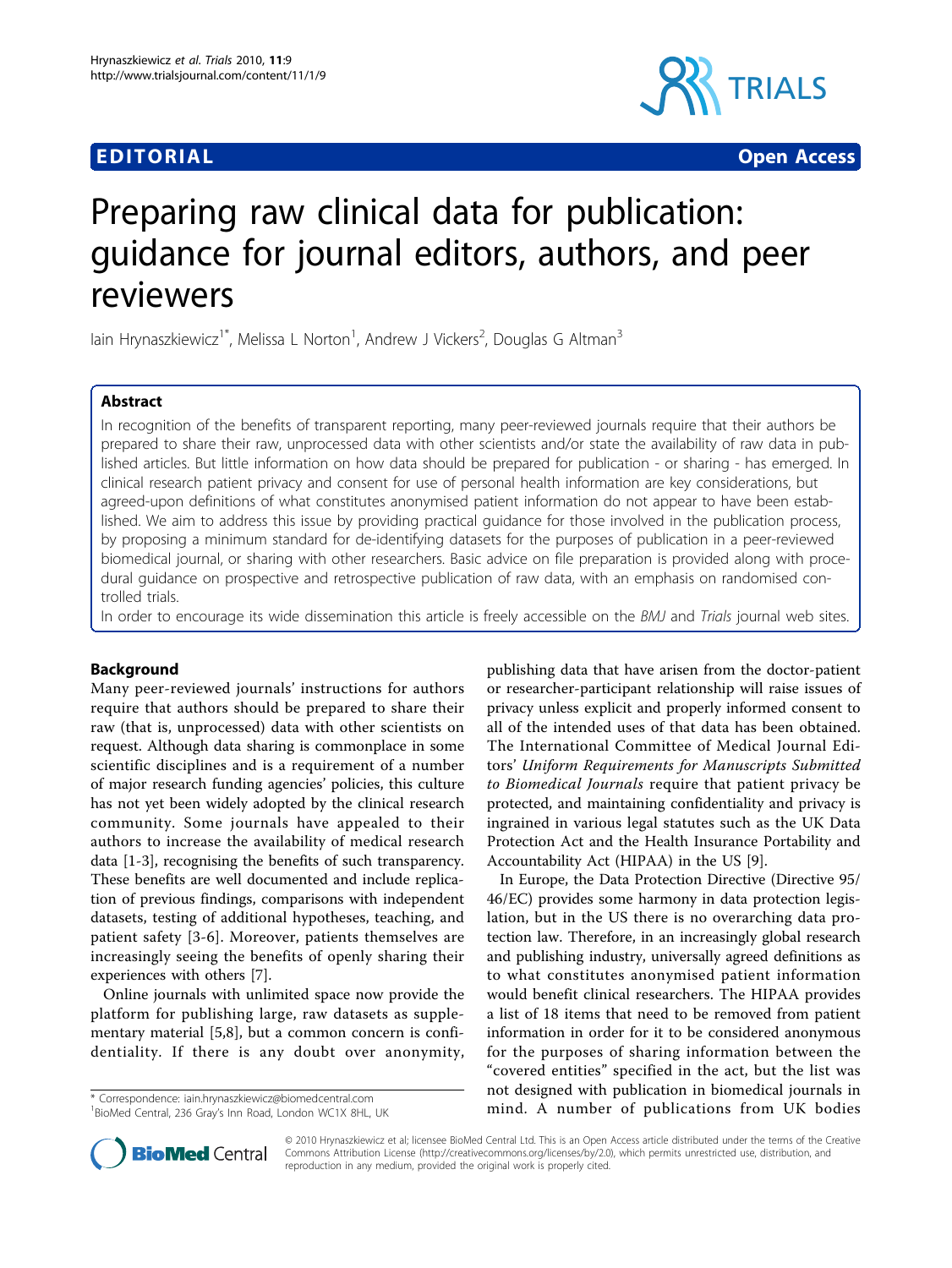provide some form of guidance on identifying information [\[10](#page-4-0)-[13](#page-4-0)], but none is as explicit as the HIPAA.

This article aims to provide practical guidance for those involved in the publication process by proposing a minimum standard for anonymising (or de-identifying) data for the purposes of publication in a peer-reviewed biomedical journal or sharing with other researchers, either directly, where appropriate, or via a third party. Basic advice on file preparation is also provided, along with procedural guidance on prospective and retrospective publication of raw clinical data. Although the focus of this discussion is on data from randomised trials, the same issues of confidentiality apply to data from any research study involving human subjects, including cohort, case-control, and case series designs.

#### Data preparation guidance

#### What is the dataset?

For the purposes of this guidance, the dataset is the aggregated collection of patient observations (including sociodemographic and clinical information) used for the purposes of producing the summary statistical findings presented in the main report of the research project, whether previously published or not.

Data are almost always collected at a greater level of detail than are reported in a journal article. For example, each participant in a pain study may complete a pain diary twice a day for 30 days, with the authors reporting "mean post-treatment pain" for one or more groups of participants. Similarly, a quality of life questionnaire may include a large number of questions divided into domains such as physical, mental, emotional, and social wellbeing.

Here we define a dataset as that containing the minimum level of detail necessary to reproduce all numbers reported in the paper. The dataset for the pain trial, for example, might therefore consist of one value per individual for mean post-treatment pain rather than 30 values for pain levels on each day. However, if more detailed, underlying data are available and can be shared then that should also be encouraged, provided the data conform to the same standards–as proposed in this article– as the main dataset. If possible, authors should present all outcomes and variables, regardless of significance.

### Anonymisation

A list of 28 patient identifiers has been formulated, based on information aggregated from policy documents and research guidance from major UK and US funding agencies, governmental health departments and statutes, and three internationally recognised publication ethics resources for editors of biomedical journals [[9-16](#page-4-0)]. This list is provided in Table [1.](#page-2-0)

Types of identifying information have been classified as either direct or indirect. Publication of any direct identifiers places individuals in the dataset at risk of being identified. Although none of the indirect identifiers on its own would point to an individual, a dataset with several indirect identifiers, especially those relating to attributes, might do. The consensus of the authors, and working group members acknowledged in the current manuscript, is that a dataset including three or more indirect identifiers should be assessed by an independent researcher or ethics committee to evaluate the risk that individuals might be identifiable. If the risk of identification is considered non-negligible, before publication can proceed approval should be sought from a relevant advisory body (see below). An explicit justification for publication of a dataset with three or more indirect identifiers should be given by the researcher–as an annotation to the dataset and in any accompanying articles. This should include the name of any oversight bodies consulted.

#### Use of dates relevant to individuals

In circumstances where it is essential for the scientific validity of the study to include dates, such as dates of treatment (a direct identifier), data must be presented in such a way that is unlikely to affect statistical analyses but preserves anonymity. For example, one could add or subtract a small, randomly chosen number of days to all dates, so that the true dates are not published. In cases where it is necessary to include dates, this fact and any supporting information should be disclosed on submission to the journal.

### File preparation

Authors should provide a clean, well annotated dataset in a suitable format so that statistical analyses could be conducted. By "clean," we mean reviewed systematically for duplicates, errors, and missing data; by "well annotated," we mean that sufficient information is given about each variable to allow replication of the originally published results. For example, the dataset included as supplementary material by Vickers [[5\]](#page-4-0) includes a brief description of the study and data and a detailed explanation of each variable on the dataset. It is recommended that file formats be as general as possible. Microsoft Excel is widely used and delimited text format is universally convertible, so these formats are preferable to files saved in formats specific to statistical software such as SAS or STATA. If a dataset may be updated in the future–for example, in cancer studies where follow-up is continued over many years–it could be given a version number or date.

### Copyright

Where datasets are being published as supplementary material in a journal that requires transfer of copyright to the publisher, it is recommended the supporting data be separated from the article itself and that transfer of copyright for the data is not required as a condition of publication. Of note, there is no protection by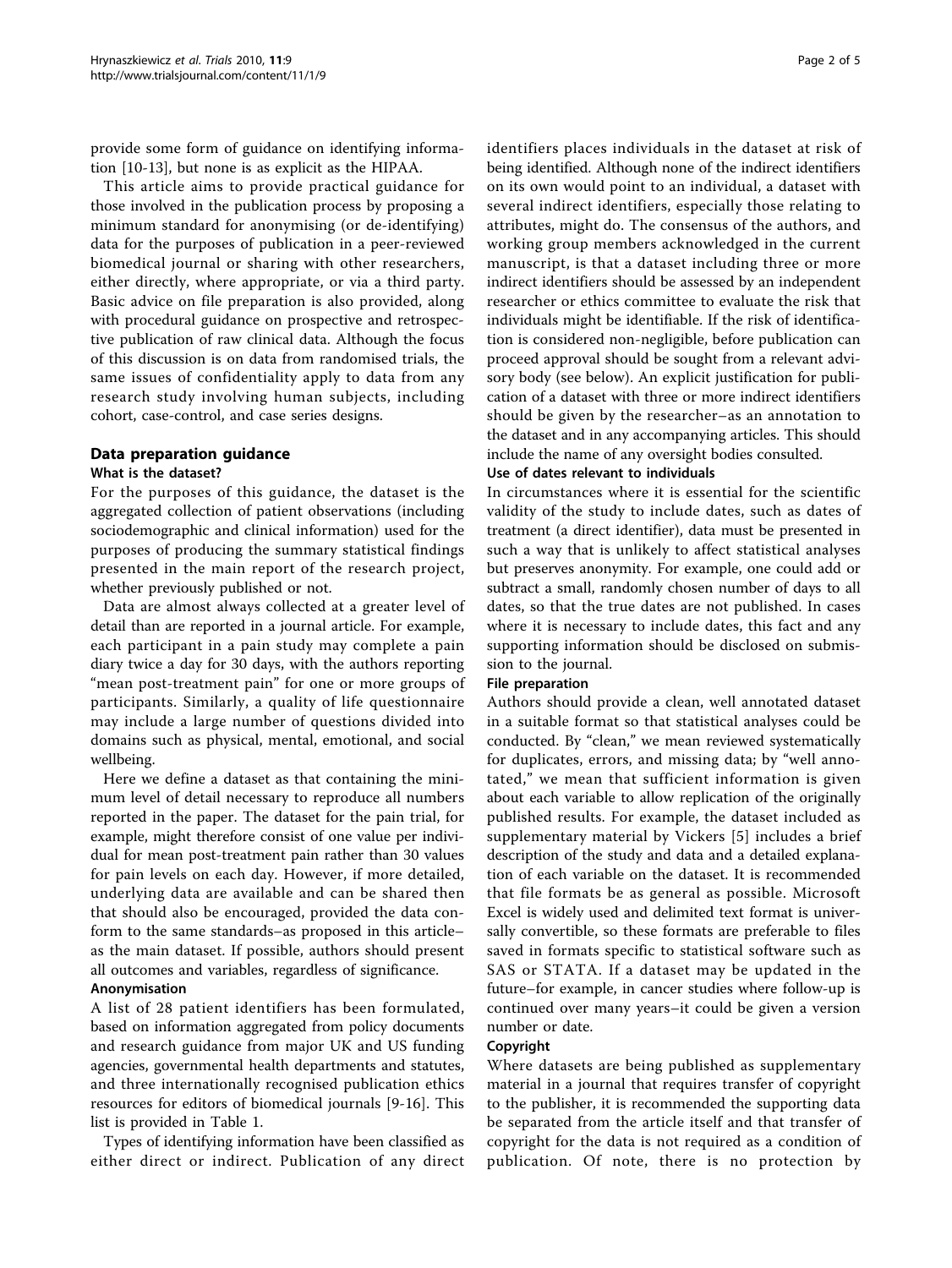| Identifier (information sources)                                                                                                                 | <b>Comments</b>                                                                             |
|--------------------------------------------------------------------------------------------------------------------------------------------------|---------------------------------------------------------------------------------------------|
| <b>Direct</b>                                                                                                                                    |                                                                                             |
| Name [9-16]                                                                                                                                      |                                                                                             |
| Initials [14]                                                                                                                                    |                                                                                             |
| Address, including full or partial postal code [9-16]                                                                                            |                                                                                             |
| Telephone or fax numbers or contact information [9,11,13,16]                                                                                     |                                                                                             |
| Electronic mail addresses [9]                                                                                                                    |                                                                                             |
| Unique identifying numbers [9-16]                                                                                                                | Generalised HIPPA item 7-10, 18                                                             |
| Vehicle identifiers [9]                                                                                                                          |                                                                                             |
| Medical device identifiers [9]                                                                                                                   |                                                                                             |
| Web or internet protocol addresses [9]                                                                                                           |                                                                                             |
| Biometric data [9]                                                                                                                               |                                                                                             |
| Facial photograph or comparable image [9,11,12,14]                                                                                               |                                                                                             |
| Audiotapes [12]                                                                                                                                  |                                                                                             |
| Names of relatives [11]                                                                                                                          |                                                                                             |
| Dates related to an individual (including date of birth) [9,10,12,16]                                                                            |                                                                                             |
| Indirect-may present a risk if present in combination with others in the list                                                                    |                                                                                             |
| Place of treatment or health professional responsible for care [11,16]                                                                           | Could be inferred from investigator affiliations                                            |
| Sex [10]                                                                                                                                         |                                                                                             |
| Rare disease or treatment [11]                                                                                                                   |                                                                                             |
| Sensitive data, such as illicit drug use or "risky behaviour" [16]                                                                               |                                                                                             |
| Place of birth [11,16]                                                                                                                           |                                                                                             |
| Socioeconomic data, such as occupation or place of work, income, or education MRC requirement is for "rare" occupations only<br>[10, 11, 13, 16] |                                                                                             |
| Household and family composition [16]                                                                                                            |                                                                                             |
| Anthropometry measures [16]                                                                                                                      |                                                                                             |
| Multiple pregnancies [16]                                                                                                                        |                                                                                             |
| Ethnicity [10]                                                                                                                                   |                                                                                             |
| Small denominators-population size of <100 [15]                                                                                                  |                                                                                             |
| Very small numerators-event counts of <3 [15]                                                                                                    |                                                                                             |
| Year of birth or age (this article)                                                                                                              | Age is potentially identifying if the recruitment period is short and<br>is fully described |
| Verbatim responses or transcripts [16]                                                                                                           |                                                                                             |

## <span id="page-2-0"></span>Table 1 Aggregated list of potential patient identifiers in datasets

intellectual property law on data that are gathered for research purposes [\[17\]](#page-4-0)–facts themselves are not copyrightable, only the way in which they are expressed.

#### Prospective data publication

With the increasing prevalence of data sharing policies from research funding agencies, researchers should be encouraged to make allowances for data sharing or publication when preparing study protocols. Although consent is not required in law to process anonymised data, ideally informed consent should be obtained from research participants for the publication of suitably anonymised raw data, as part of the recruitment process, for all new studies. Researchers should inform participants of all possibilities for the use of their information and allow them to choose. Participants who do not agree to publication of potentially identifying information may need to be removed from the dataset [[16\]](#page-4-0). Approval or consent should include use of the data in

subsequent meta-analyses. Research ethics committees should also encourage researchers to include details of the intention to publish data in the study information sheets that are provided to study participants, and to ensure that safeguards are in place to protect patient privacy. In the absence of mandates for data sharing or publication, research funding agencies should give greater scrutiny to data sharing plans referred to in their policy documents and check their enforcement.

#### Retrospective data publication

There will be instances when researchers wish to publish a dataset retrospectively. This might be from current clinical research that was conducted without explicit consent for data sharing or publication from the participants (due to a lack of specific requirements of funders or regulators) or use of data from a historic piece of research conducted before data sharing policies were established.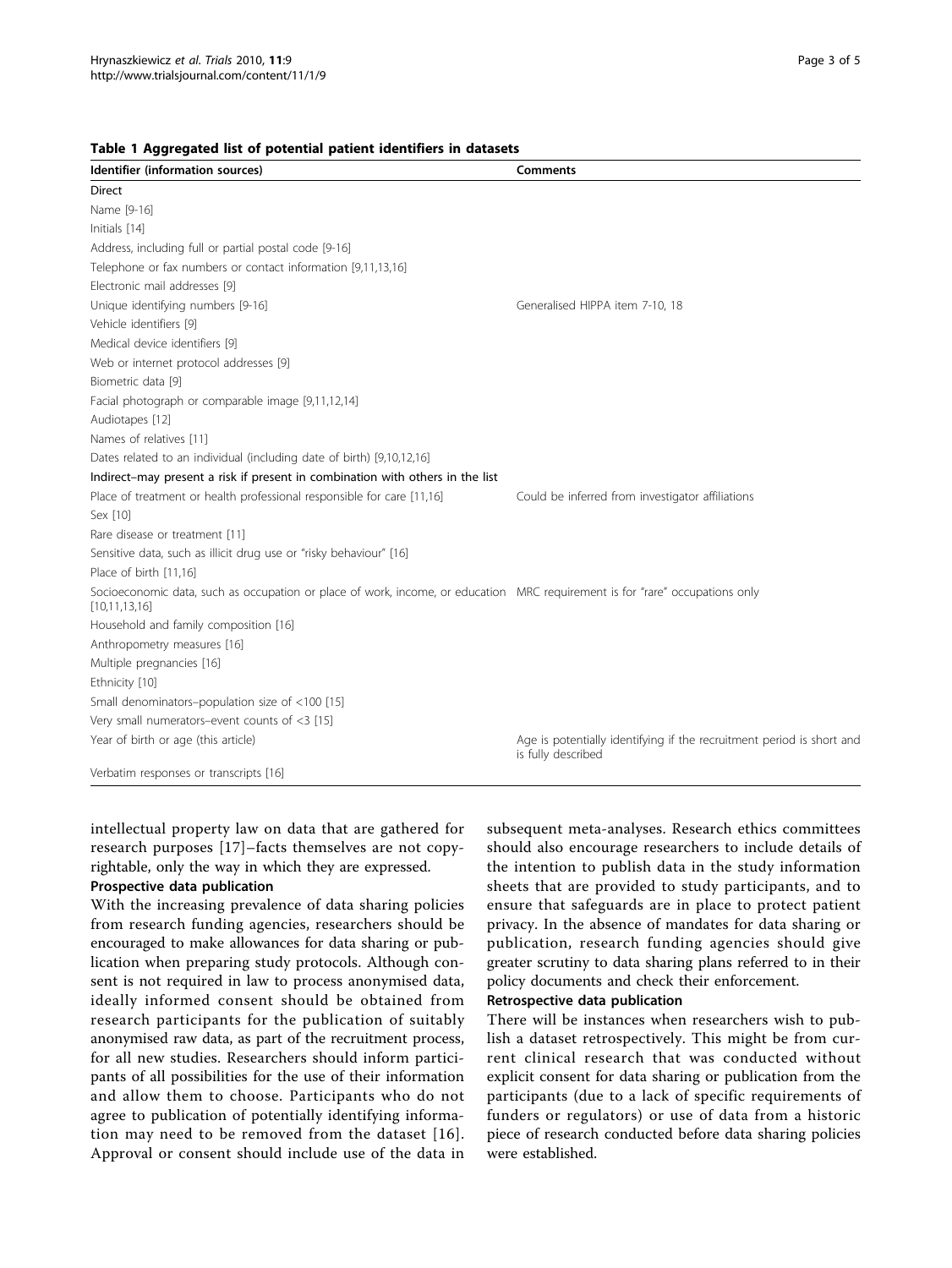In such cases, researchers may publish raw data if it is clear and demonstrable that there is no threat to anonymity–for example, if the dataset includes no direct identifiers and fewer than three indirect identifiers. If it is not certain that data are completely anonymous, and where consent of all participants is not possible, a careful case-by-case assessment must be made–taking into account public interest and scientific imperative for publication–before publishing the data. Where there is a risk of identification, we recommend authors consult local ethics committees about their wish to publish their raw data in a freely accessible manner before submitting it for publication. When the relevant committee no longer exists, the authors are encouraged to consult an appropriate national advisory body. In the UK, for example, the National Information Governance Board for Health and Social Care (NIGB), formerly the Patient Information Advisory Group, provides advice on issues of national significance involving the use of patient information. The NIGB includes the Ethics and Confidentiality Committee. Such bodies may not be in a position to approve the decision to publish raw data, but they could provide a valuable opinion. Advice may also be sought from the Caldicott Guardian (a person responsible for protecting patient confidentiality) or equivalent person within the author's institution. In the US, a research ethics consultation could be considered in addition to institutional review board approval.

A case-by-case judgment, whether this is by an advisory body or the journal editor, will need to take into account the sample size, the ways in which results will be published and used, and all other circumstances of the study. For example, the fact that research findings are increasingly being published in open access journals, so that a published dataset would be visible to anyone with an internet connection, arguably makes any issues of confidentiality and anonymity even more important.

## Preparing for journal submission–statement in submitted manuscript

Authors should be asked to state in their manuscript if informed consent for data publication has been obtained. If consent was not obtained, authors should be asked to state the reasons for this and the name of the body that gave approval or any guidance adhered to in preparing their data for publication. In practice, authors could make one of three statements:

Consent for publication of raw data obtained from study participants

Consent for publication of raw data not obtained but dataset is fully anonymous in a manner that can easily be verified by any user of the dataset. Publication of the dataset clearly and obviously presents minimal risk to confidentiality of study participants

Consent for publication of raw data not obtained and dataset could in theory pose a threat to confidentiality.

- For statements 2 and 3, authors should also provide:
- Reasons why it was not possible to obtain consent

• Reasons why publication of data constituted a negligible risk to confidentiality or reasons why benefit of publishing data outweighs a non-negligible risk to confidentiality, *plus* the name of an oversight body consulted for approval of publication or guidance.

## Alternatives to journal publication

There will be circumstances where raw data cannot be published in journals, because of policy or space restrictions, but alternatives do exist. These include online repositories and databases such as the Dataverse Network Project [[18\]](#page-4-0). Specialist data centres or archives are also emerging, such as the UK Data Archive [[19](#page-4-0)]. But in all cases, whether data are published or deposited, restrictions on access to certain aspects of data may be warranted, such as when removal of information that could identify the data would negate its scientific value. In circumstances where data must be behind a barrier to universal access, the data could be made accessible only to those who agree to certain conditions of use, and to individuals who meet certain professional criteria. Embargoes on access to data could also be applied [[3\]](#page-4-0).

### Limitations of this guidance

This guidance is directed at quantitative research data and should be applicable to most observational studies and randomised controlled trials. Qualitative or mixed methods researchers should seek alternative advice. The UK Data Archive, for example, has produced guidance on anonymisation techniques for qualitative data [[20](#page-4-0)]. An important limitation of the search strategy used in preparing Table [1](#page-2-0) is that it is restricted to US HIPAA guidance and known UK bodies with an interest in maintaining confidentiality in human subjects research. Investigation of requirements of non-English speaking nations would be beneficial. This guidance is aimed at those producing data: guidelines for use of published data have been reported separately [[5\]](#page-4-0).

Some advocates of clinical data sharing are also keen for data to be shared in agreed, standardised formats to facilitate its automated re-use for statistical analysis [[21](#page-4-0)]. Although basic principles of data preparation have been provided, how this relates to initiatives aimed at standardising raw data are beyond the scope of this document.

#### Acknowledgements

We thank the following individuals for their review of earlier drafts of the manuscript: Trish Groves and Jane Smith of the BMJ, Sabine Kleinert and